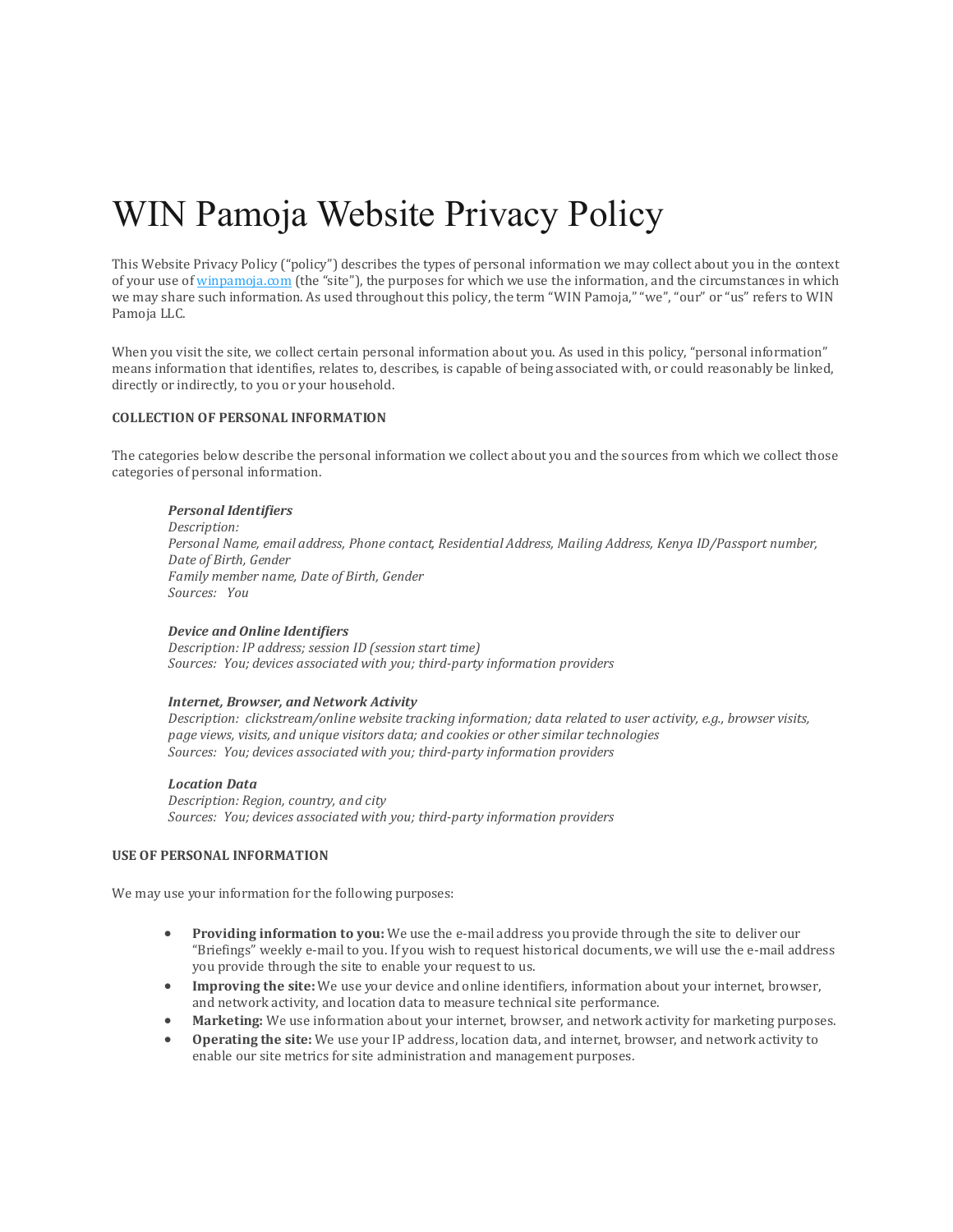#### **SHARING OF PERSONAL INFORMATION WITH OTHER ENTITIES**

We may share personal information about you with other entities, including entities that provide services to us. We do not disclose your personal information collected through the site to other entities, except as described in this policy.

We may share your information with the following types of entities:

- **Service providers:** We engage service providers to assist us with operating the site. These service providers analyze information about our site and your use of the site. Information disclosed for these purposes may include device and online identifiers, information about your internet, browser, and network activity, and location data.
- **Other entities related to legal process and emergency situations:** We may disclose personal information to third parties as permitted by, or to comply with, applicable laws and regulations. Examples include responding to a subpoena or similar legal process, protecting against fraud and cooperating with law enforcement or regulatory authorities. Information disclosed for these purposes may include device and online identifiers, information about your internet, browser, and network activity, and location data.

Applicable law requires that we identify the categories of personal information we share for business purposes. We disclose the following categories of personal information for business purposes: Personal identifiers, device and online identifiers, information about your internet, browser, and network activity, and location data.

#### **INFORMATION SECURITY: HOW WE PROTECT YOUR PRIVACY**

WIN Pamoja is committed to protecting the privacy and confidentiality of your personal information. We limit access to your personal information to authorized WIN Pamoja employees or agents and the third parties described above in *Sharing of Personal Information With Other Entities*. We also maintain physical, electronic and procedural safeguards to protect the information against loss, misuse, damage or modification and unauthorized access or disclosure. Some of the other central features of our information security program are:

- A group that designs, implements and provides oversight to our information security program;
- The use of specialized technology such as firewalls;
- Testing of the security and operability of products and services before they are introduced to the Internet, as well as ongoing scanning for publicly known vulnerabilities in the technology;
- Internal and external reviews of our Internet sites and services;
- Monitoring of our systems infrastructure to detect weaknesses and potential intrusions;
- Implementing controls to identify, authenticate and authorize access to various systems or sites;
- Protecting information during transmission through various means including, where appropriate, encryption; and
- Providing WIN Pamoja personnel with relevant training and continually updating our security practices in light of new risks and developments in technology.

#### **Reporting Security Vulnerabilities**

We encourage security professionals to practice responsible disclosure and let us know right away if a vulnerability is discovered on the site. We will investigate all legitimate reports and follow up if more details are required. You can prepare a vulnerability report and email t[o ask@winpamoja.com.](mailto:ask@winpamoja.com) 

#### **PRIVACY AND THE INTERNET**

The following additional information will be of interest to you as a visitor to this site:

"Cookies" are small text files that may be placed on your Web browser when you visit our Web sites or when you view advertisements we have placed on other Web sites. For more information about cookies, how our Web sites use them, and your options with respect to their use, please see our cookies policy.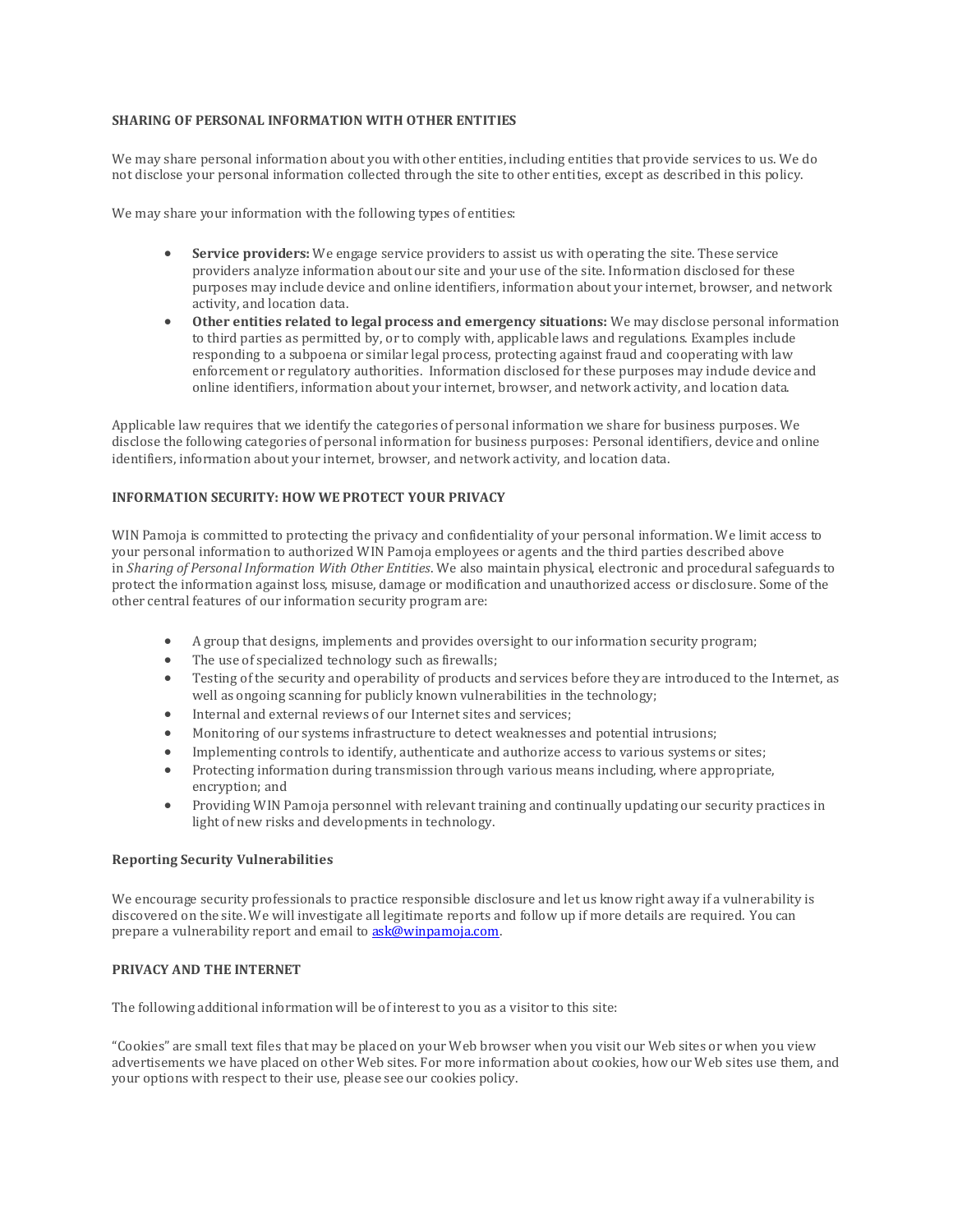WIN Pamoja may make available on this Web site third party applications such as content linking or sharing facilities. Information collected by providers of such applications is governed by their privacy policies.

The site is not currently configured to respond to "do not track" signals or similar mechanisms.

#### **OUR OTHER PRIVACY POLICIES OR NOTICES; CHANGES TO POLICY**

This policy provides a general statement of the ways in which WIN Pamoja protects your personal information when you access and use the site. You may, however, in connection with specific products or services offered by WIN Pamoja, be provided with separate privacy policies or notices that describe the privacy practices associated with your use of those products or services. This policy may be changed from time to time to reflect changes in our practices concerning the collection and use of personal information related to your use of the site. If we make material changes to this policy, we will let you know by appropriate means, such as posting the revised copy on this page with a new effective date. The revised policy will be effective immediately upon posting to our Web site. This version of the policy is effective August 15th, 2021.

# Privacy Information and Resources

## **Privacy**

WIN Pamoja LLC endeavor to maintain the highest standards of confidentiality and to respect the privacy of our clients and associated persons, our employees, and other individuals whose personal information we collect and process. Our commitment to privacy includes being transparent about the nature and extent of that processing and the rights that may be available to you with respect thereto.

Please note that other, more specific policies may be available to you on sites through which you transact with one of our affiliated companies.

### **U.S. Policies and Disclosures**

### **Winpamoja.com**

You are entitled to access any personal data about you held by WIN Pamoja by sending a written request to the applicable individual identified below. You may be required to supply a valid means of identification as a security precaution to assist us in preventing the unauthorized disclosure of your personal information. We will process your request within the time provided by applicable law. You are also entitled to have WIN Pamoja modify or delete any information that you believe is incorrect or out of date.

WIN Pamoja may occasionally contact you by post, telephone, electronic mail, facsimile, etc., with details of products and services that we believe may be of interest to you. If you do not wish to be contacted in this way, if you wish to exercise your rights of correction and access, or if you require further information regarding our privacy policies and practices in the above-referenced regions, please reach out to **ask@winpamoja.com**.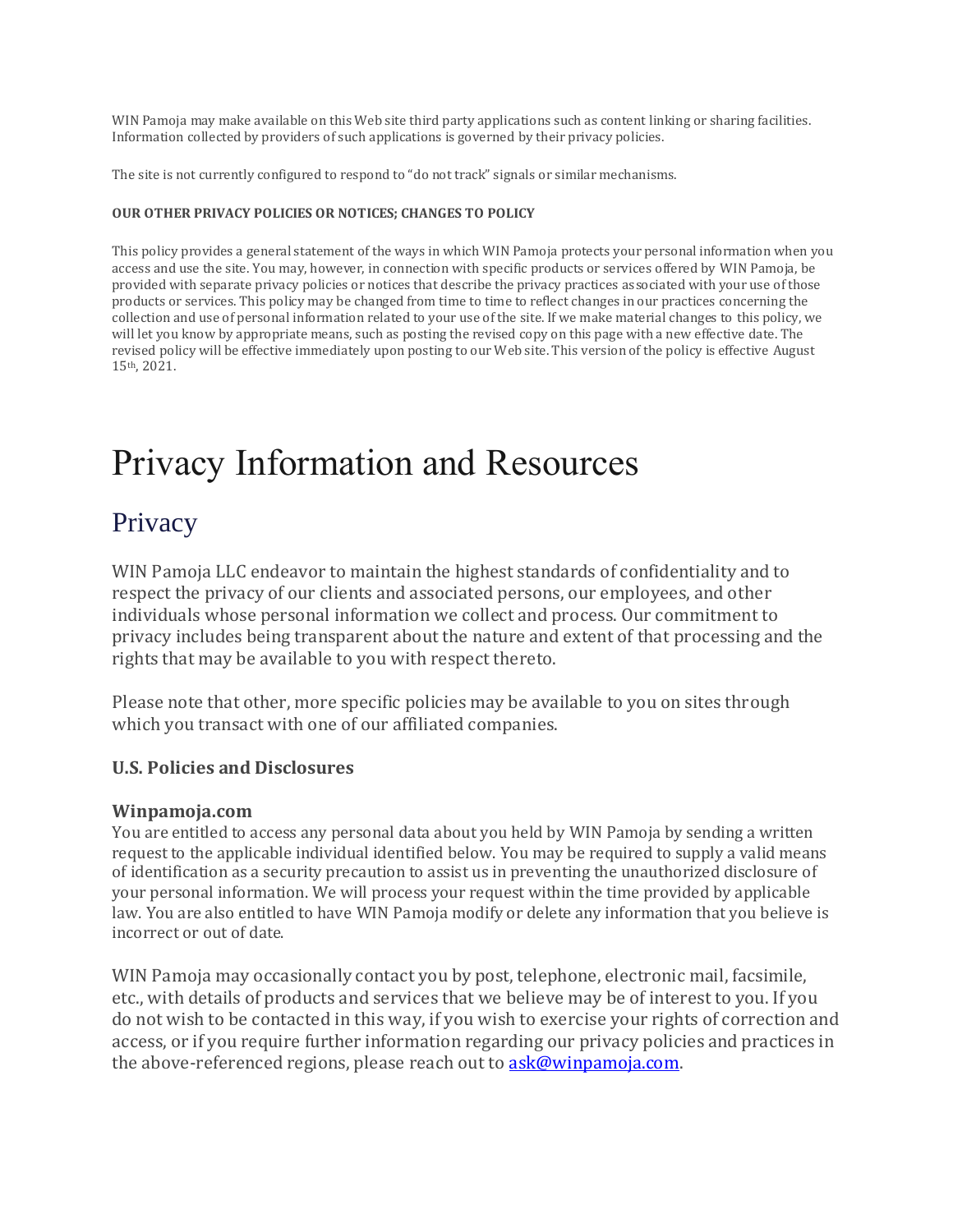## Our Use of Cookies and Your Options

**By using a WIN Pamoja Web site with your browser settings adjusted to accept cookies you consent to our use of cookies and other tools to provide the products and services available on those sites.** If you would like to modify your browser to notify you when you receive a new cookie or to disable cookies altogether, please refer to Managing Cookies below.

## **Cookies and How We Use Them**

Cookies are small text files that may be placed on your Web browser when you visit our Web sites or when you view advertisements we have placed on other Web sites. Cookies allow your browser to remember some specific information which the Web server can later retrieve and use. When you quit your browser, some cookies are stored in your computer's memory, while some expire or disappear.

Cookies are used primarily for administrative purposes, to improve your experience with our Web sites. Examples of this would include the use of cookies:

- To improve site security by "authenticating" you (i.e., verify that you are who you say you are) when you sign-in to our site.
- To keep track of your specified preferences such as language, time zone and timeouts after periods of inactivity.
- To allow you to navigate our sites more easily by "remembering" your identity so that you do not have to input your password multiple times as you move between pages or services.

In addition to administrative uses, we may also use cookies in one or more of the following ways, depending on the Web site you are using:

- To conduct research and analytics to improve our Web sites and our products and services. This includes compiling statistical information concerning, among other things, the frequency of your use of our Web sites, the pages visited and the length of each visit.
- To display WIN Pamoja advertisements when you visit Web sites of third parties with whom we have marketing relationships and to help us gauge the effectiveness of our advertising efforts. These parties may gather information concerning your use of other Web sites and provide us with de-identified information about you (such as demographic information or the names of sites where you have been shown ads) which we may use to provide you with more relevant and useful advertising.

This paragraph applies only to the [www.winpamoja.com](http://www.winpamoja.com/) Web site. That site may use third parties to serve advertisements as described immediately above. To do so, these parties may place or recognize a unique cookie on your browser (including through the use of pixel tags) to gather information concerning your use of our that site and other Web sites and, based on that information, serve advertisements that may be of interest to you. If you would like more information about this practice, and to learn how to opt out of it on the particular device on which you are accessing this Privacy and Cookies Policy, please contact [ask@winpamoja.com.](mailto:ask@winpamoja.com)